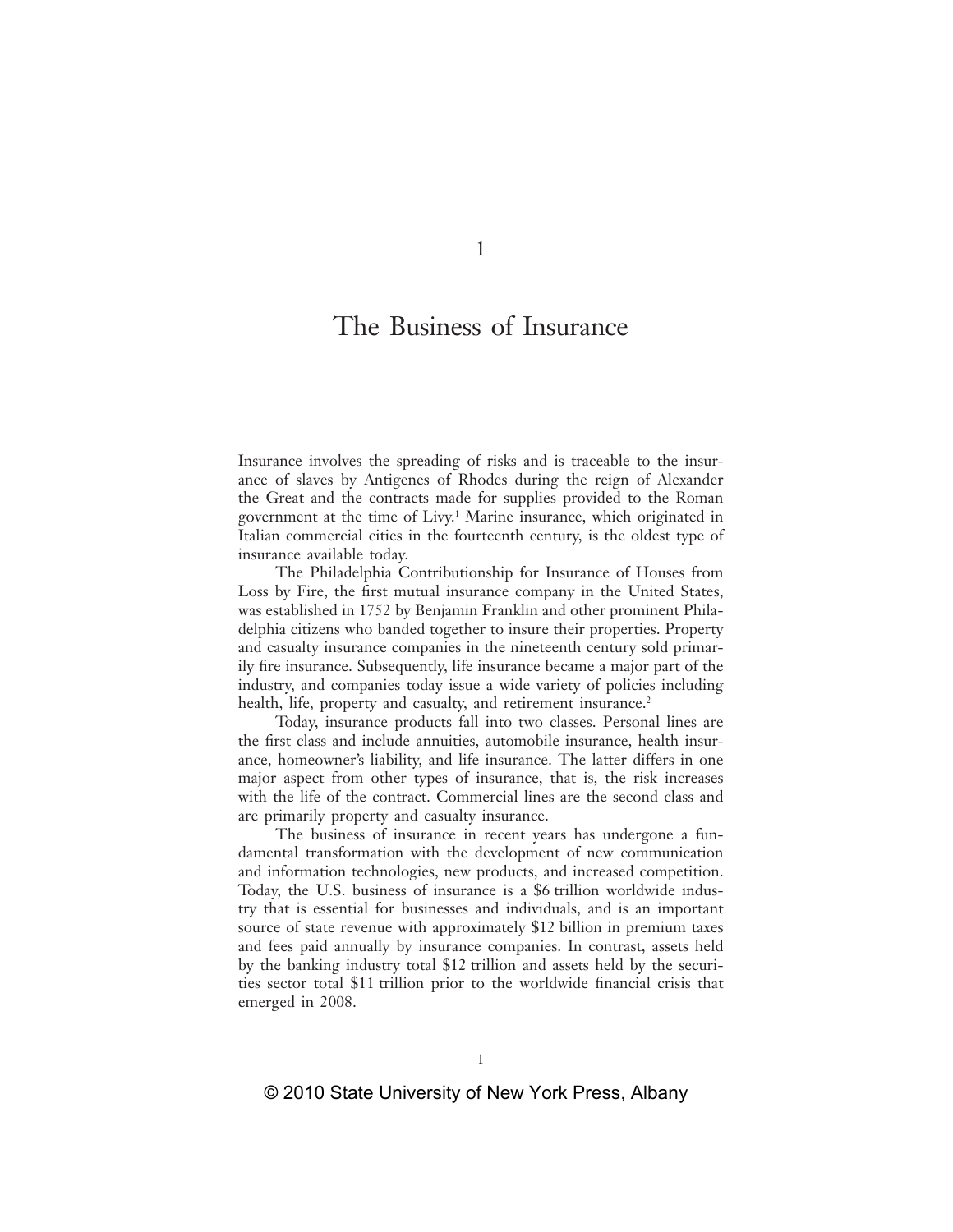Chief executive Therese M. Vaughan of the National Association of Insurance Commissioners (NAIC) testified in 2009 before a subcommittee of the U.S. House of Representatives investigating the financial crisis and explained: "The nature of the insurance market and its regulatory structure make the possibility of systemic risk originating in the industry less than in other financial industries. In general, the insurance industry is more likely to be the recipient of systemic risk from other economic agents rather than the driving force that creates systemic risk."<sup>3</sup>

The industry continuously is undergoing rapid changes with increasing globalization of financial markets and the removal of the last of the legal barriers between banks and insurance companies by the *Gramm-Leach-Bliley Financial Modernization Act of 1999*, which also authorizes a new type of financial institution: the financial holding company.<sup>4</sup> Approximately one-quarter of the approximately 700 financial holding companies are engaged in insurance agency activities and 5 percent are engaged in insurance underwriting.

The industry has premium revenues of more than \$735 billion annually and provides policies for business firms, consumers, and governments in each state.<sup>5</sup> Life insurance coverage alone, for example, involves approximately 400 million policies with protection totaling \$26 trillion 2009. In addition, citizens have retirement saving in excess of \$2 trillion in the form of insurance companies' annuity products. Life insurance companies are one of the largest holders of long-term, fixed-rate commercial mortgages. The average life insurer in the mid-1970s received close to 87 percent of its premiums from the sale of life insurance compared to 13 percent from the sale of annuities. By 2004 the source of premiums changed to 70 percent coming from annuities and 30 percent from insurance. Life insurance companies currently administer approximately \$2 trillion in retirement plan assets or more than one-quarter of the private retirement plan assets managed in the United States.

The number of licensed insurers in the 50 states exceeds 7,000, and the number of licensed domestic insurers and the number of licensed foreign insurers vary among states with the latter type of insurer constituting the bulk of the insurers. The number of insurance companies licensed to sell insurance in a particular state ranges from 900 to 2,000. Approximately 3.5 million persons are licensed by states to sell insurance, including independent agents who offer policies for two or more insurance companies, agents who sell policies only for specific companies, and brokers representing buyers who obtain the lowest premium prices for a given policy for their clients.

Numerous large insurance and other corporations established offshore global tax havens in small nations with a strong legal system to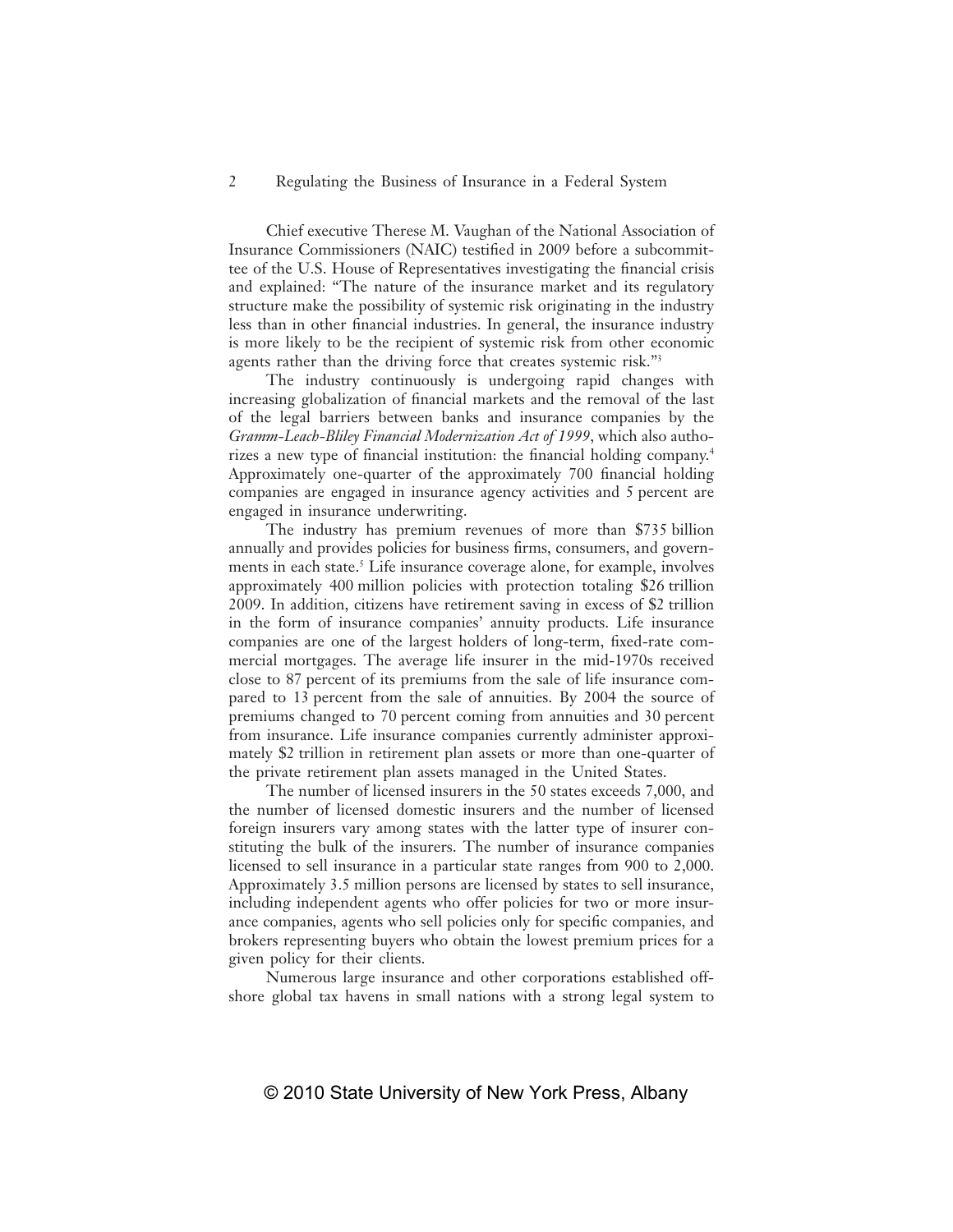reduce their federal and state tax liabilities. Bermuda, the Cayman Islands, the Republic of Ireland, and Singapore are favorite locations with low tax rates. More recently, Vermont has been successful in inducing each of more than 500 large corporations to establish in Vermont a wholly-owned firm, which insures the corporation's risks and liabilities.<sup>6</sup>

Many states offer financial inducements to insurance firms to locate facilities in their respective states, but their respective offer is considerably less than the benefits of locating in Vermont, which promotes the state as a location preferable to one offshore. The state also benefits from the lawyers who relocate to the state to serve the firms. Numerous large corporations, including Archer Daniels Midland and Alcoa, secured U.S. Department of Labor approval to place various employee benefits, including life and medical insurance, with their respective captive insurance firm.

The 2008 worldwide financial crisis revealed the financial weakness of the Customer Asset Protection Company (CAPCO), a captive firm, which relocated to Vermont in 2004 when Charles Schwab filed a Freedom of Information Act request for the company's financial information with the New York State Insurance Department, which ordered the company to release the data.<sup>7</sup> Brokerage firms purchased account protection insurance from major insurance companies until 2003 when they ceased to offer policies. In response, Lehman Brothers and thirteen banks and brokerage firms created CAPCO. Standard and Poor's initially assigned the firm a high credit rating, but in December 2008 lowered it to junk status. CAPCO in 2009 had capital totaling \$150 million and could be subject to approximately \$11 billion in claims.

The *U.S. Constitution* established the first federal system in the world, an imperium in imperio, by dividing powers between the national government and state governments and authorizing exclusive and concurrent regulatory powers. Currently, all insurance companies are chartered by the states and must comply with a complex set of fifty state laws and administrative rules and regulations that often conflict and create additional compliance costs for multistate business firms. Interstate legislative cooperation and administrative cooperation have been employed since 1871 to make the state insurance regulatory system more harmonious, which will be explained in chapter 4. Nevertheless, nonharmonious regulation continues and is an increasing problem for several large multistate insurance firms that are pressuring Congress to establish a system of optional national insurance charters and uniform regulations throughout the United States for companies operating under such charters.

This volume examines the evidence relating to the following hypothesis to determine its validity: An optional federal insurance charter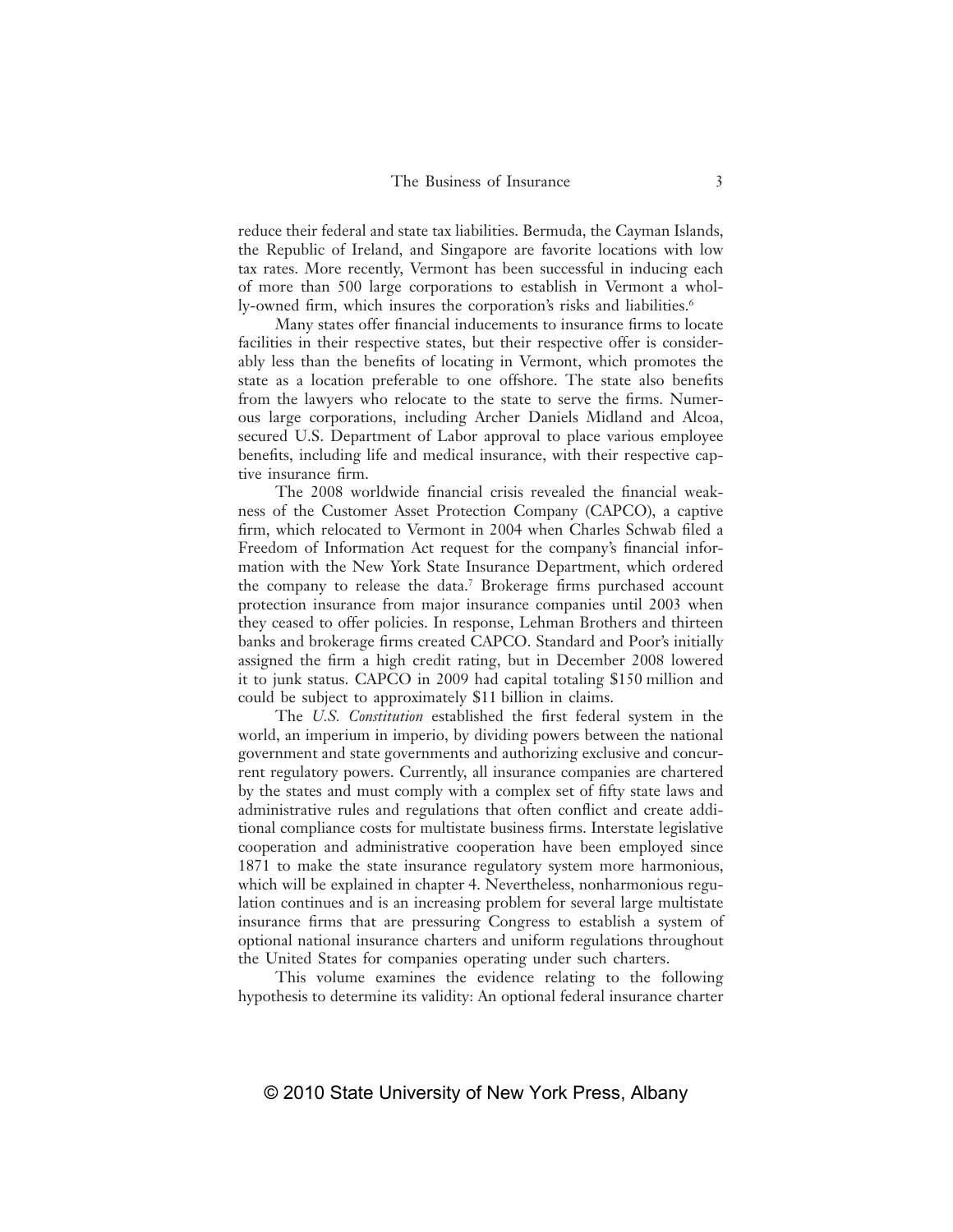system, similar to the national bank charter system, provides policyholders and insurance company shareholders greater protection than the current state charter system.

A historical survey of the development of the federal system and state regulation of the business of insurance, including key U.S. Supreme Court decisions, will facilitate an understanding of the changing nature of national-state relations produced by congressional preemption statutes including six removing relatively minor insurance regulatory authority from the states. A central focus of this volume are two nearly identical and controversial bills—S 40 of 2007 and HR 1880 of 2009—authorizing issuance of a federal insurance charter to each insurance company applying for one, thereby establishing a dual charter system very generally emulating the dual charter banking system that dates to 1864 (see chapter 6).8 The bills have been supported primarily by several large insurance companies operating throughout the nation. States and numerous insurance companies and associations favor state regulation and strenuously oppose a dual insurance regulatory system. This volume also examines actions that Congress could initiate as alternatives to authorizing optional national charters for insurance companies.

# Constitutional Developments

The signing of the Declaration of Independence in 1776 officially dissolved the ties of thirteen former colonies to the United Kingdom and established them as nation-states that formed a loose military alliance. The Second Continental Congress, a unicameral body of composed of an equal number of members from each state, superintended the prosecution of the Revolutionary War.

# *Articles of Confederation*

Recognizing the need for a more permanent governance structure uniting the thirteen states, the Second Continental Congress in 1777 proposed the *Articles of Confederation and Perpetual Union* providing for a league of amity, but interstate boundary disputes delayed ratification by the thirteenth state, Maryland, until 1781.

Article II emphasized "each State retains its sovereignty, freedom and independence, and every power, jurisdiction and right, which is not by this confederation expressly delegated to the united States in Congress assembled." A lower case "u" was used in "united" to emphasize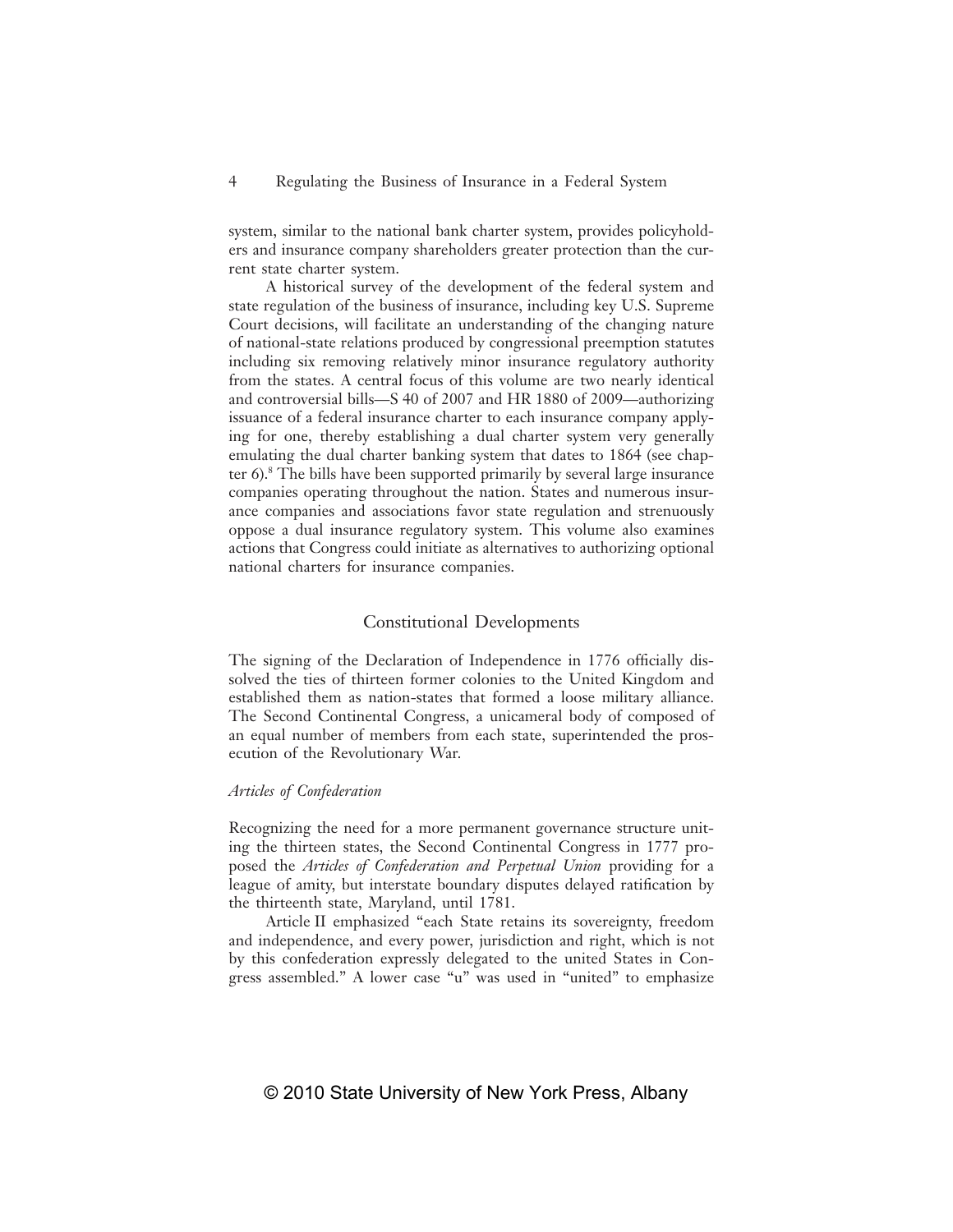a national government had not been established and the articles united the states for only expressed purposes.

Article IV contained three important provisions promoting harmonious interstate relations. Citizens of a state were entitled to the privileges and immunities of citizens in each state visited, the asylum state governor was directed to return fugitives from justice to the requesting state, and each state was required to give full faith and credit to the legislative acts, records, and judicial proceedings of other states. Article IV of the *U.S. Constitution* incorporates these provisions.

Article V of the articles authorized each state legislature to appoint two to seven delegates to the unicameral Congress, subject to recall, with each delegation collectively having one vote. A three-year term limit over a six-year period was established for delegates appointed annually in a manner determined by each state legislature. The delegates from each state collectively possessed a single vote. No executive branch or judicial branch was established.

The powers of Congress were few and limited: Borrow and coin money, declare war, establish a postal system and standards of weights and measures, negotiate treaties with foreign nations, regulate relations with Indian tribes, and set quotas for each state to furnish men and funds for the Army. These limited powers and the lack of authority to levy taxes predestined the confederacy to failure.

#### DEFECTS

Experience quickly exposed the defects of the articles and the weakness of the Congress. The specific defects were Congress's reliance on voluntary state contributions of funds, lack of authority to regulate interstate commerce and enforce its laws, difficulty in obtaining funds from foreign lenders, and inability to suppress disorders within states.

Congress authorized the printing of paper money, which almost immediately became worthless because Congress lacked authority to levy taxes to raise revenue. This problem was not the only serious one. Article VI forbade states to "lay any imposts or duties which may interfere with stipulations in treaties" entered into by Congress with foreign nations, but Article IX stipulated commerce treaties may not prevent a state "from prohibiting the exportation or importation of any species of goods or commodities whatsoever. . . ." Furthermore, the articles did not prohibit state-erected interstate trade barriers, illustrated by New York taxing cabbage from New Jersey and firewood from Connecticut, which soon brought commerce among the states to a near standstill.<sup>9</sup>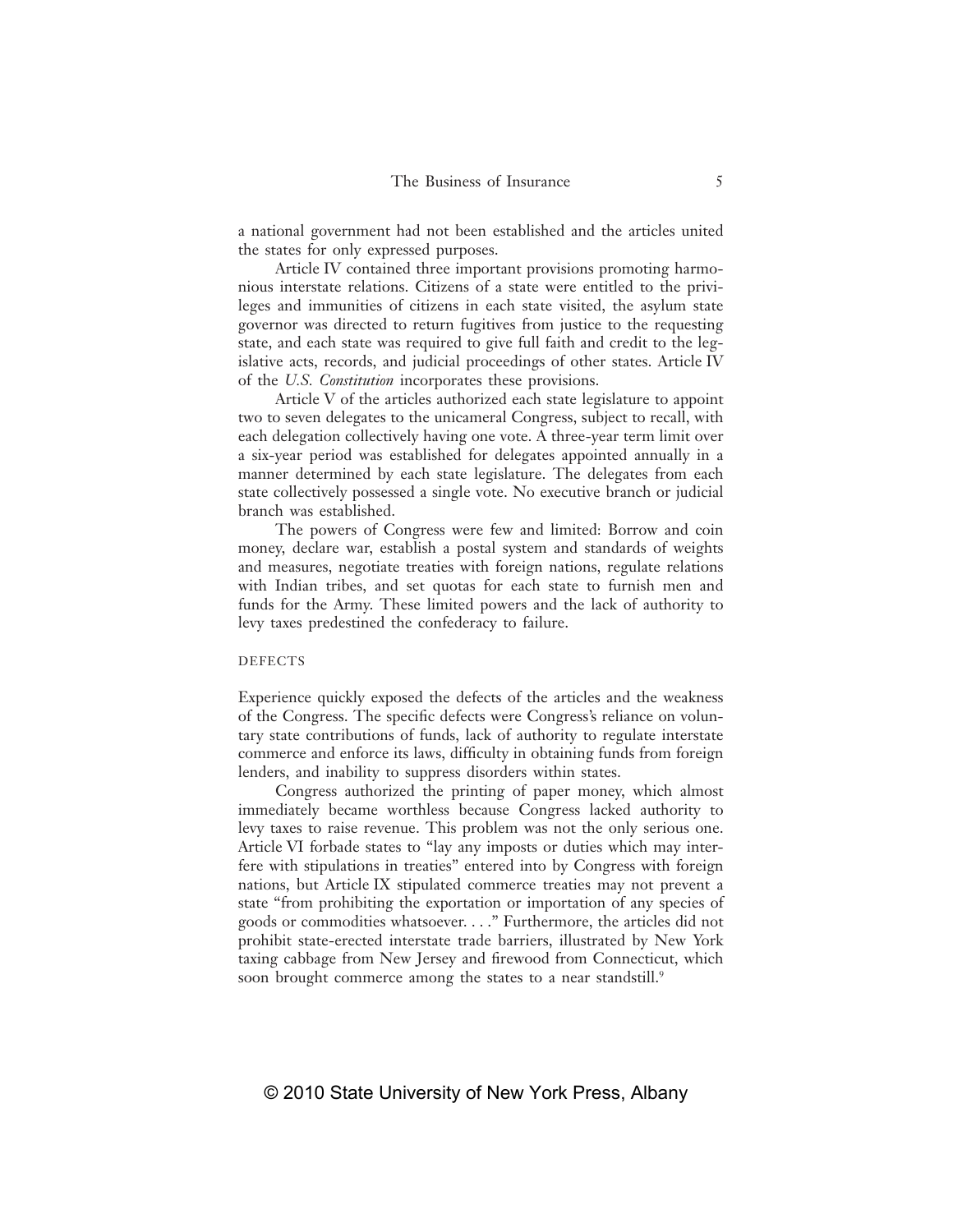Captain Daniel Shays, who served in the army during the Revolutionary War, hastened the end of the confederation by leading a rebellion of disgruntled farmers in western Massachusetts in 1786 that spread to within forty-five miles of Boston. The farmers demanded lower property taxes, cheap money, and suspension of the foreclosure of mortgages. The Commonwealth of Massachusetts was powerless to suppress the rebellion, which was suppressed only when wealthy residents of Boston raised funds for an army led by General Benjamin Lincoln.<sup>10</sup>

The seriousness of the articles' defects induced Maryland and Virginia boundary commissioners in 1785 to recommend that the states send delegates to a meeting in Annapolis in 1786 to develop remedies. Delegates from only five states participated in the conference and memorialized Congress to call a convention to meet in Philadelphia to consider drafting amendments to the articles. Reluctantly, Congress called a convention to meet in Philadelphia in 1787.

#### *The Constitutional Convention*

All states except Rhode Island sent delegates to the convention, which met in Philadelphia from March 25 to September 17, 1787. The states collectively appointed seventy-four delegates, but nineteen refused to accept appointments or did not attend the convention. Philosophical and sectional differences divided the convention with delegates representing the former view expressing the fear a stronger national government would be a threat to individual liberties. Sectional differences were products of the nature of the economy in each region. The delegates, after five days of negotiations, voted 6–1 to replace the *Articles of Confederation and Perpetual Union* with a new constitution. Delegates from five states had not arrived by the time of the vote.

Delegates debated whether the proposed Congress should be granted the power to review and invalidate state laws, but decided the Constitution should not delegate this power. The controversy over state representation in the proposed unicameral Congress, between states with large and small populations, was resolved by the Connecticut Compromise providing for a bicameral national legislature with a senate representing each state equally and a house representing each state in accordance with its population with the proviso each state would have a minimum of one representative.

Slavery was the subject of a third controversy with the northern states advocating the immediate termination of the importation of slaves. The agreed upon compromise clause provided slaves could be imported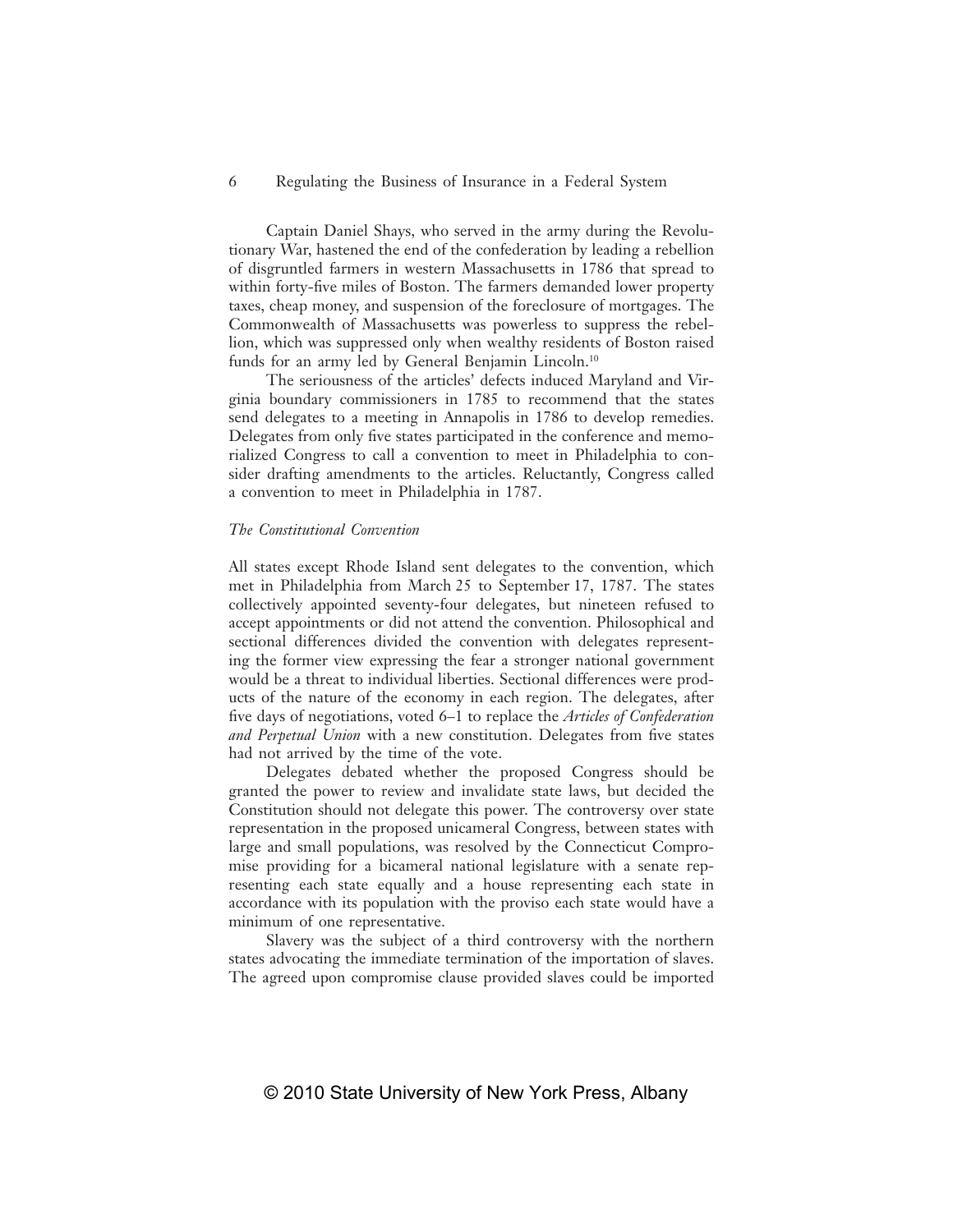for twenty years and Congress could levy a tax of up to \$10 on each slave imported.

Whether Congress should be authorized to impose import and export duties generated a fourth controversy with the northern states in favor as a source of national revenue and southern states opposed because they would be paying most of the duties due to exportation of the bulk of their products, which were chiefly agricultural, and importation of most of their needed manufactured products. The arrived-at compromise provided Congress could tax imports but not exports.

These divisions and compromises should not blind the reader to the fact no serious opposition was made to fifteen of the eighteen powers proposed to be delegated to Congress. In addition, there was near unanimous agreement regarding the various prohibitions placed on Congress and the requirement states must obtain the permission of Congress to initiate specified actions.

The delegates approved a constitution establishing a strong President, a Supreme Court, and a Congress possessing specific delegated powers (see the information following). The inclusion of checks and balances designed to protect the semisovereignty of the states and protect individual liberties from abuse reduced the fear of a centralized government. The proposed fundamental document would become effective upon ratification by nine states.

# *Ratifi cation Campaign*

The convention sent the proposed constitution, which was not a popular document, to the state legislatures with the stipulation each should arrange for the election of delegates to a special convention with the power to ratify or reject the document. It was met immediately by four major objections: (1) the convention was called to revise the *Articles of Confederation and Perpetual Union* and not to discard them, (2) the articles could be amended only with the unanimous consent of the states, (3) the proposed Congress either would be too strong or too weak, and (4) the new government either would be too independent of the states or too dependent on them. The opposition was strongest in the interior of the nation and regions with a small population. Farmers and imprisoned debtors not surprisingly favored cheap paper money issued by states over a strong currency issued by the proposed Congress.

The proposed fundamental law forbade Congress to suspend the writ of habeas corpus unless a rebellion or invasion threatens public safety. Congress and the states were forbidden to enact a bill of attainder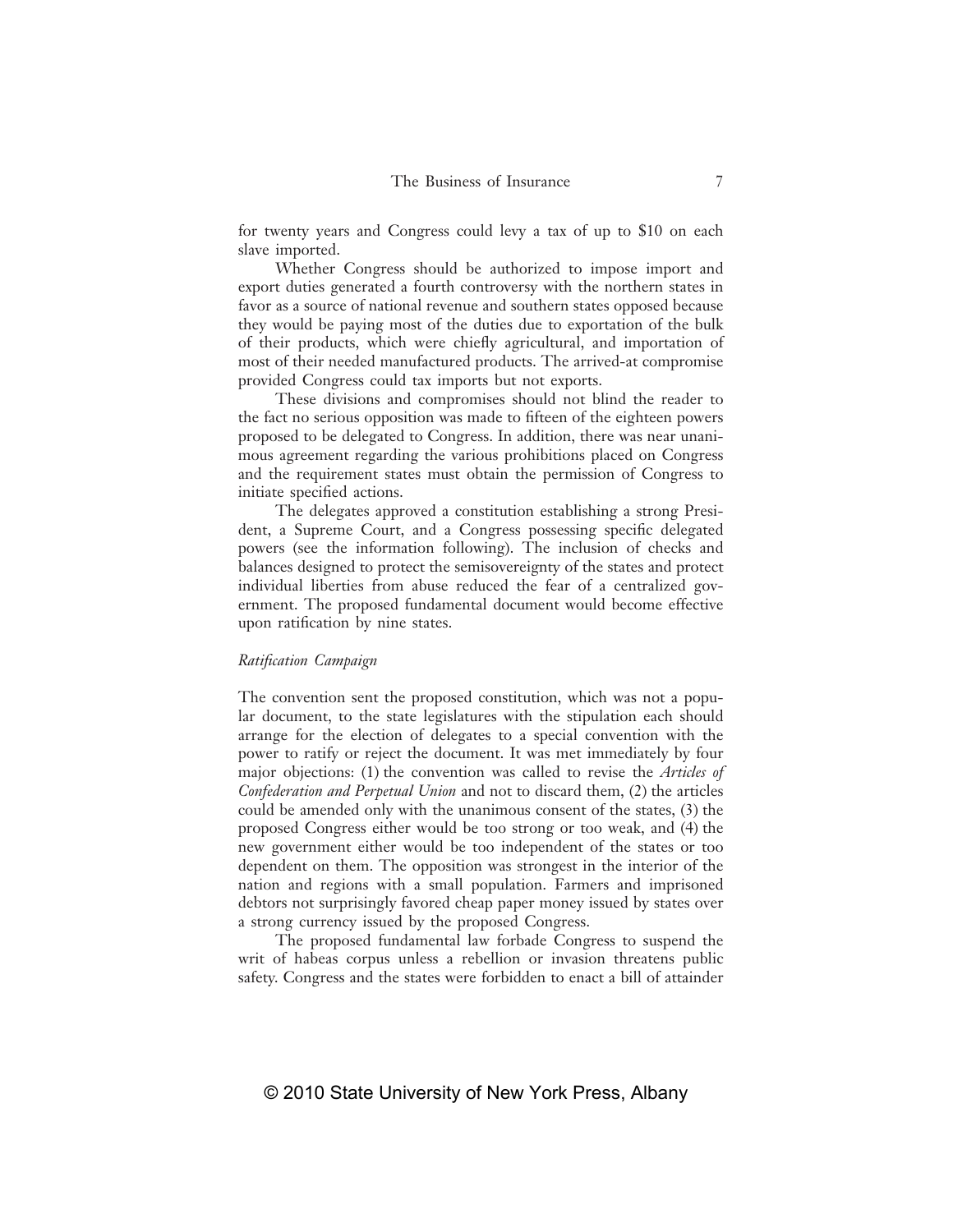declaring an individual guilty of a crime and imposing punishment or an ex post facto law (retroactive), and states were forbidden to impair the obligation of contracts. Opponents focused much of their criticism on the lack of a bill of rights, similar to ones in state constitutions, guaranteeing freedom of assembly, petition, press, religion, and speech. Proponents attempted to explain a bill of rights would be superfluous because the Constitution would grant Congress no powers to limit citizens' liberties.

The Delaware, New Jersey, and Pennsylvania conventions quickly ratified the proposed fundamental law and were followed soon thereafter by the approvals of the Connecticut and Georgia conventions. The proposed fundamental document continued to face strong opposition in Massachusetts, New York, and Virginia, and their rejections would doom the establishment of a federal system.

#### THE FEDERALIST AND ANTIFEDERALIST PAPERS

Alexander Hamilton, John Jay, and James Madison during the winter and spring of 1787–1788 wrote a series of eighty-five letters to editors of New York City newspapers designed to convince delegates to the state convention to ratify the proposed constitution. The first thirty-six letters were published as a book in late March 1788, forty-nine subsequent letters were published in book form in late May, and the two books subsequently were consolidated into one.<sup>11</sup> These excellent essays reveal the thinking of the proponents of the *U.S. Constitution* with respect to the intent and scope of most of the constitutional provisions.

Each letter explained and defended a provision of the proposed constitution and was signed "Publius." Federalist No. 39, written by Madison, noted the constitution would establish a governance system that would be "neither wholly national nor wholly federal" (confederate).12 The words "confederation" and "federation" in the eighteenth century were used interchangeably. Proponents of the proposed fundamental law described themselves as federalists in an apparent attempt to appeal to persons opposing a strong national government.

Madison authored Federalist No. 45 emphasizing "the powers delegated by the proposed constitution to the federal government are few and defined" and added in Federalist No. 46 that "a local spirit will infallibly prevail much more in the member of Congress than a national spirit will prevail in the legislatures of the particular states."<sup>13</sup>

Opponents feared the supremacy of the laws clause in Article VI would permit Congress to convert the proposed federal governance system into a unitary one. Hamilton in Federalist No. 33 sought to allay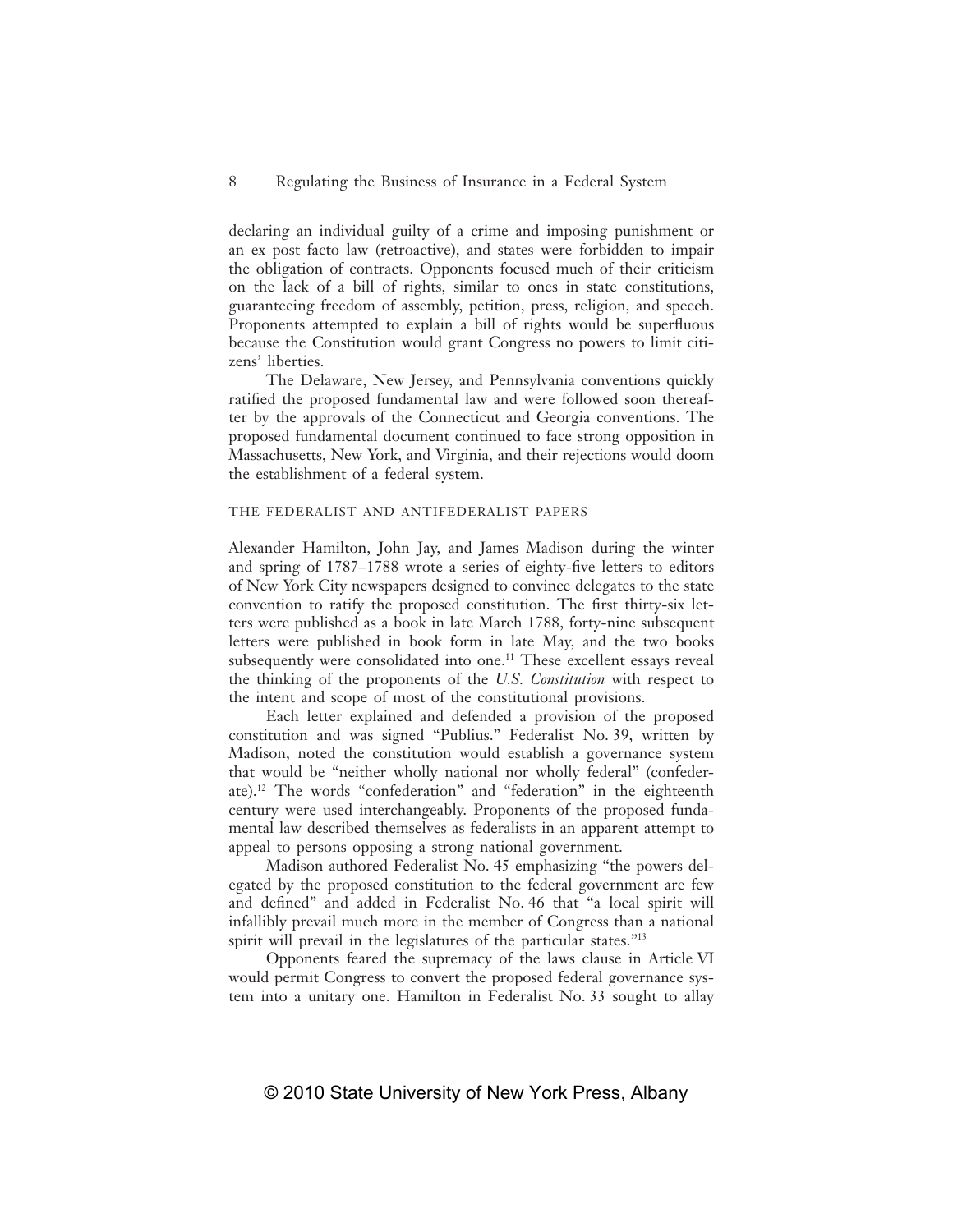this fear: "If a number of political societies enter into a larger political society, the laws which the latter must enact, pursuant to the powers intrusted [*sic*] to it by its constitution, must necessarily be supreme over those societies and individuals of whom they are composed. It would otherwise be a mere treaty, dependent on the good faith of the parties, and not a government, which is only another word for political power and supremacy."14

These letters were influential in swaying public opinion in general and the views of delegates to the New York convention in particular because many delegates lacked a complete understanding of the reasons why each provision was included in the proposed fundamental law.

Sixteen letters signed "Brutus" were published in the *New York Journal* from October 1787 to April 1788 and were designed to rebut the proponents' arguments. Although not proven conclusively, available evidence suggests the letters were written by Robert Yates, a delegate to the Constitutional Convention in Philadelphia and an associate of Governor George Clinton of New York. These letters were not published in book form until 1986, when they appeared as *The Antifederalist Papers and the Constitutional Convention Debates*. 15

On October 18, 1787, Brutus attacked the necessary and proper clause and the supremacy of the laws clause and concluded:

It is true the government is limited to certain objects, or to speak more properly, some small degree of power is still left to the States, but a little attention to the powers vested in the general government, will convince every candid man, that if it is capable of being executed, all that is reserved for the individual States must very soon be annihilated, except so far as they are barely necessary to the organization of the government. The powers of the general legislature extend to every case that is of the least importance—there is nothing valuable to human nature, nothing dear to free men, but what is within its power. It has authority to make laws which will affect the lives, the liberty, and property of every man in the United States; nor can the constitution or laws of any State, in any way prevent or impede the full and complete execution of every power given.16

*The Federalist Papers*, although influential, did not allay the fear of many citizens that the proposed constitution would create a strong national government. Thomas Jefferson wrote a letter to Madison implying the Virginia Convention would not ratify the proposed document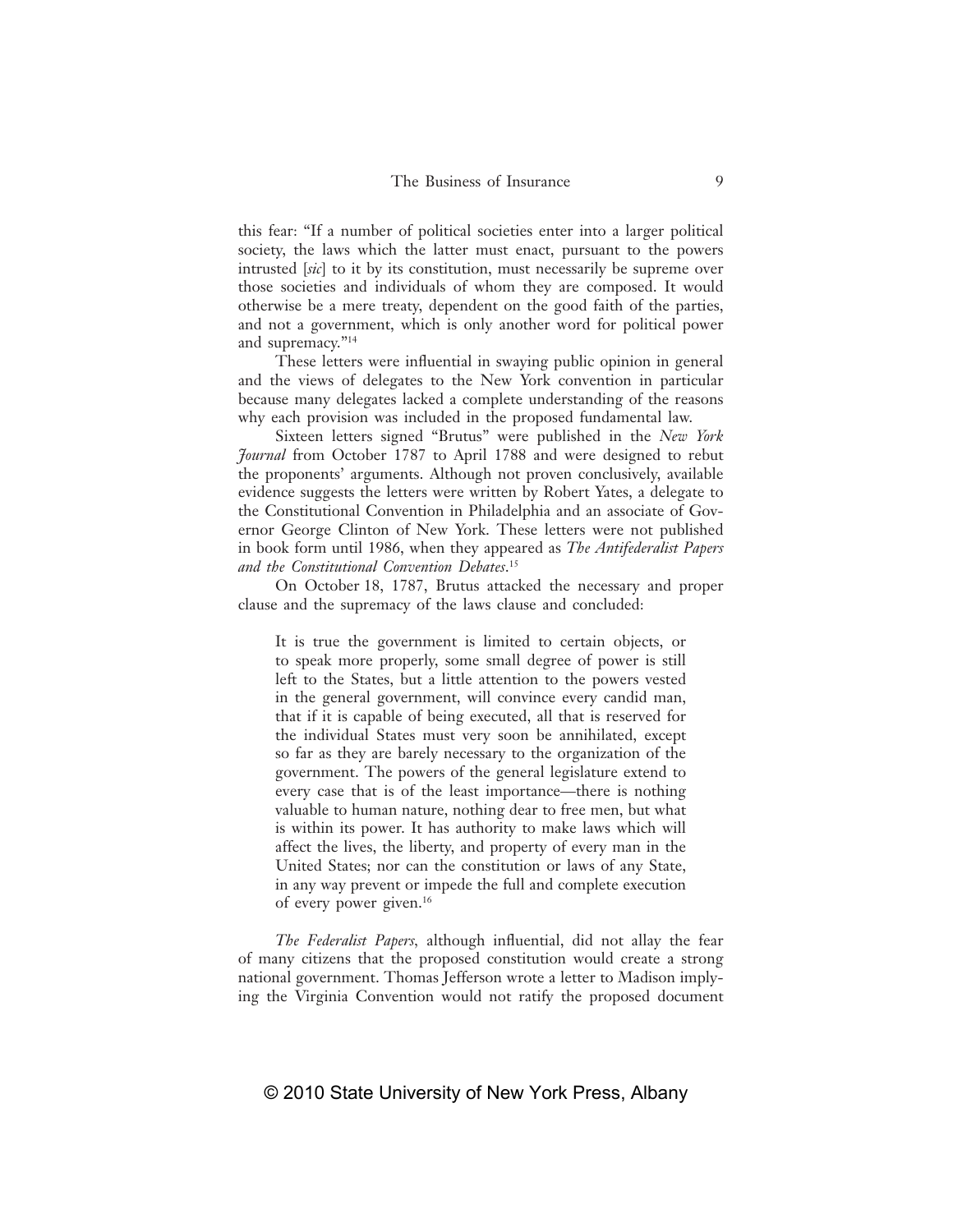until a bill of rights was incorporated.17 To convince the conventions in the larger states to ratify the document, proponents promised the first action taken by Congress under the constitution would be the proposal of constitutional amendments guaranteeing citizens fundamental liberties in the form of a bill of rights.

The Constitution officially was ratified when the New Hampshire ratification convention approved the fundamental document in June 1788. In consequence, elections were held for presidential and vice presidential electors and members of the U.S. House of Representatives in 1788, each state legislature appointed two U.S. senators, and the new national government became effective in 1789.

# The United States Constitution

The *U.S. Constitution* established the world's first federal system by incorporating elements of the unitary and confederate systems of governance to form simultaneously a compound republic and a unitary government with complete control over the District of Columbia and U.S. territories.<sup>18</sup> The fundamental law delegated specific powers to Congress including exclusive and concurrent ones. The *Tenth Amendment* to the Constitution reserved all nonprohibited powers to the states and the people.

Included in the reserved powers are the power to tax and the exclusive English common law police power, an exceptional broad regulatory power exercisable by all state legislatures, except the Louisiana State Legislature, to promote and protect public convenience, health, morals, safety, and welfare.19 Exercise of the police power by state and local governments is subject to five *U.S. Constitutional* guarantees: Due process of law, equal protection of the laws, full faith and credit, interstate free trade, and privileges and immunities.

# *Delegated Powers*

Article I, Section 8, of the Constitution delegates to Congress the following powers:

To lay and collect taxes, duties, imposts and excises, to pay the debts and to provide for the common defence [*sic*] and general welfare of the United States, but all duties, imposts, and excises shall be uniform throughout the United States;

To borrow money on the credit of the United States;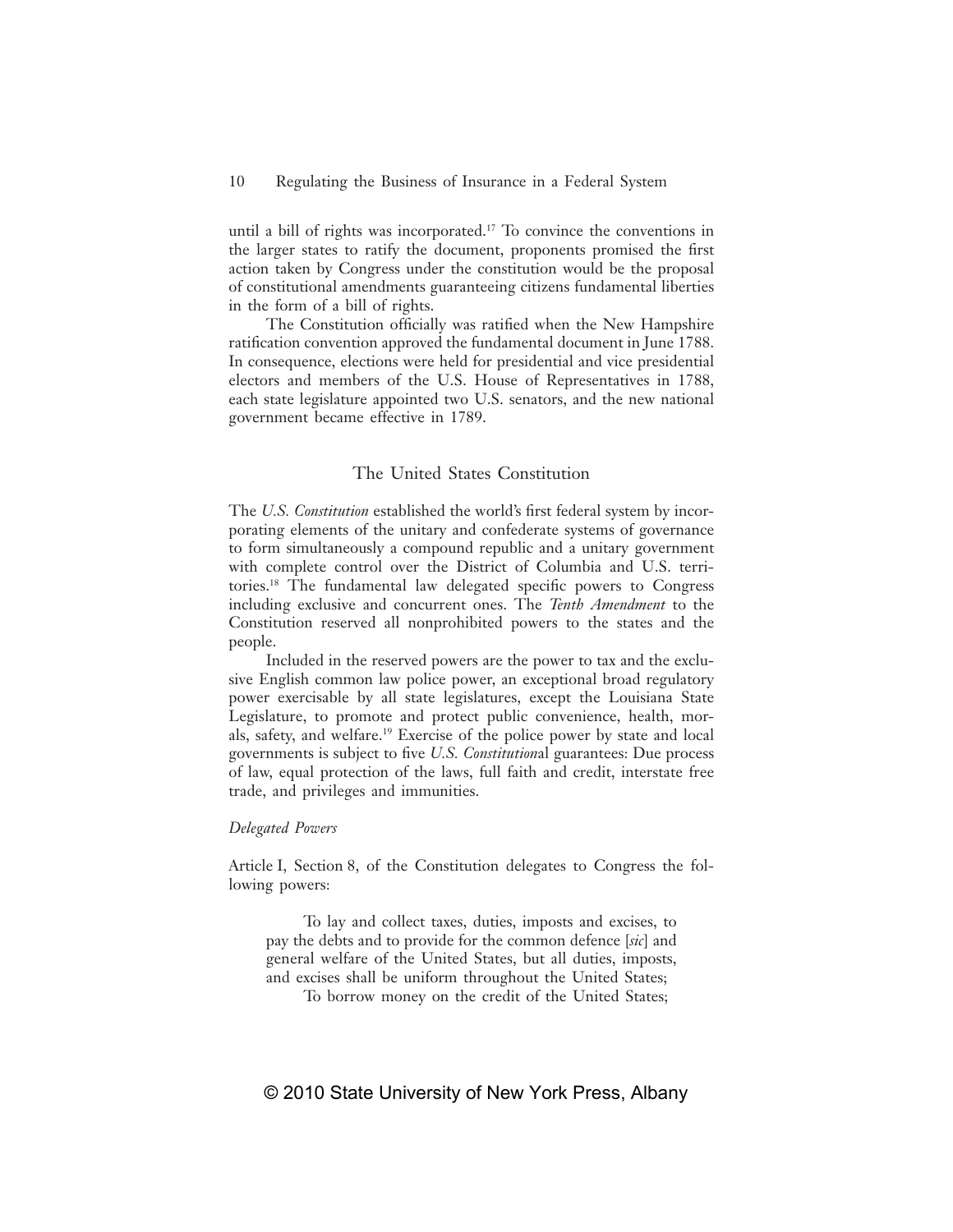To regulate commerce with foreign nations, and among the several States, and with the Indian Tribes;

To establish an uniform rule of naturalization, and uniform laws on the subject of bankruptcies throughout the United States;

To coin money, regulate the value thereof, and of foreign coin, and fix the standard of weights and measures;

To provide for the punishment of counterfeiting the securities and current coin of the United States;

To establish post offices and post roads;

To promote the progress of sciences and useful arts, by securing for limited times to authors and inventors the exclusive right to their respective writings and discoveries;

To constitute tribunals inferior to the supreme court;

To define and punish piracies and felonies committed on the high seas, and offenses against the law of nations;

To declare war, grant letters of marque and reprisal, and make rules concerning captures on land and water;

To raise and support armies, but no appropriation of money to that use shall be for a longer term than two years;

To provide and maintain a navy;

To make rules for the government and regulation of the land and naval forces, suppress insurrections, and repel invasions;

To provide for organizing, arming, and disciplining the militia, and for governing such part of them as may be employed in the service of the United States, reserving to the States respectively, the appointment of the officers, and the authority of training the militia according to the discipline prescribed by Congress;

To exercise exclusive legislation in all cases whatsoever, over such district (not exceeding ten miles square) as may, by cession of particular States, and the acceptance of Congress, become the seat of government of the United States, and to exercise like authority over all places purchased by the consent of the legislature of the State in which the same shall be, for the erection of forts, magazines, arsenals, dock-yards, and other needful buildings; and

To make all laws which shall be necessary and proper for carrying into execution the foregoing powers, and all other powers vested by this Constitution in the Government of the United States, or in any department or officer thereof.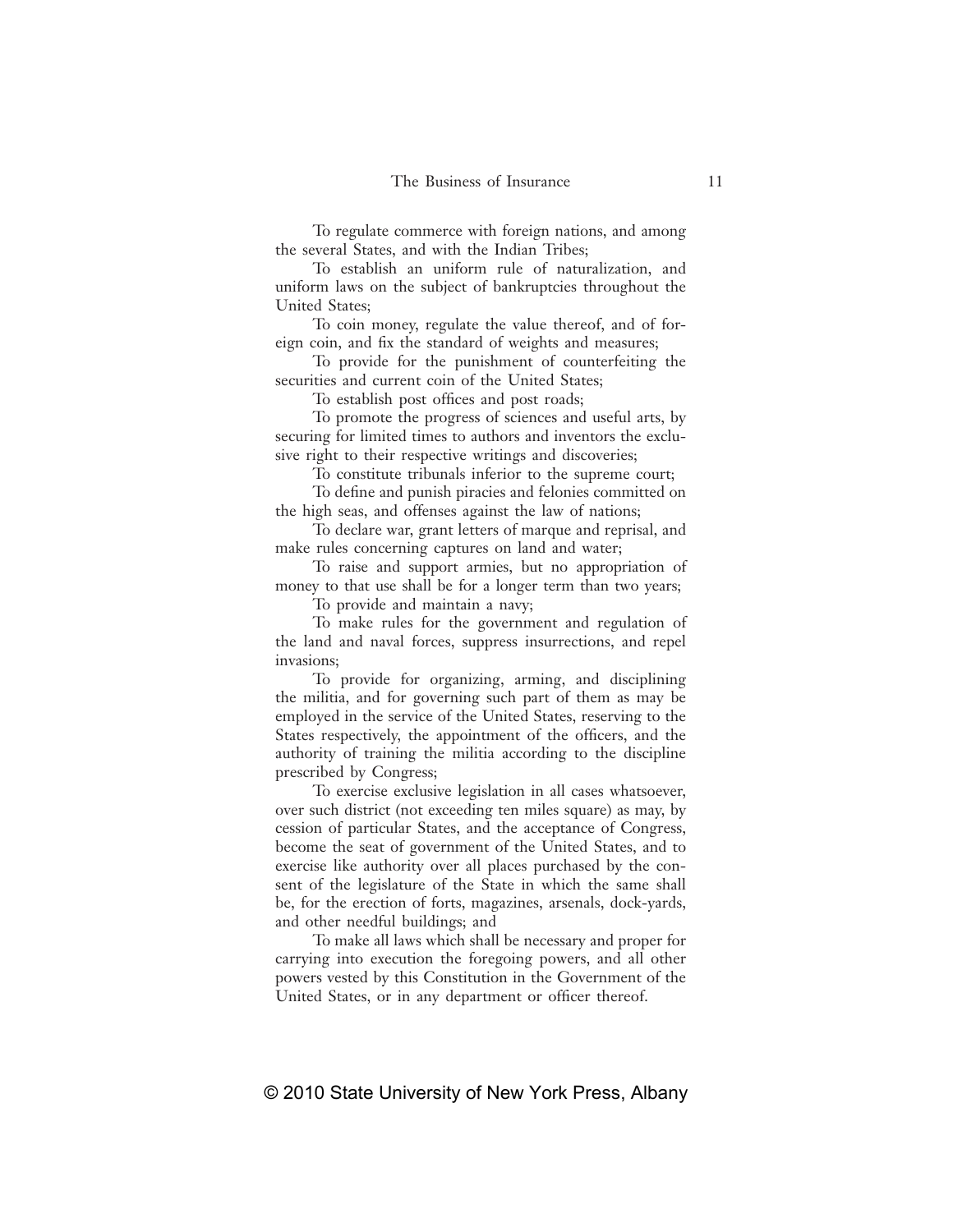# *Implied Powers*

An argument erupted between individuals supporting a narrow interpretation of the powers delegated to Congress and those favoring a broad interpretation. Hamilton, for example, maintained Congress was empowered to charter a national government bank and Jefferson countered the national legislature lacked such a power because chartering a bank was not among the delegated powers.

Jefferson and Madison were disturbed greatly by congressional enactment of the *Alien and Sedition Acts.* The latter expressed his strong opposition to the acts:

The *Sedition Act* presents a scene which was never expected by the early friends of the Constitution. It was then admitted that the State sovereignties were only diminished by powers specifically enumerated, or necessary to carry the specified powers into effect. Now, Federal authority is deduced from implication; and from the existence of State law, it is inferred that Congress possesses a similar power of legislation; whence Congress will be endowed with a power of legislation in all cases whatsoever; and the States will be stripped of every right reserved, by the concurrent claims of a paramount legislature.20

Implied powers are essential for implementation of expressly delegated powers. The necessary and proper clause, also known as the elastic clause, is the basis of the doctrine of implied powers enunciated by the U.S. Supreme Court in *McCullough v. Maryland* in 1819: "Let the end be legitimate, let it be within the scope of the Constitution, and all means which are appropriate which are plainly adapted to the end, which are not prohibited, but consistent with the letter and spirit of the Constitution, are constitutional."21

## *Resultant Powers*

Congress can use two or more expressly delegated powers to infer it possesses a resultant power. For example, the national legislature is authorized expressly "to establish a uniform rule of naturalization," but is not specifically delegated the power to regulate immigration. The Constitution also grants authority to Congress to regulate commerce with foreign nations. This power, combined with the power to regulate the naturalization of aliens and the power of the Senate to confirm treaties with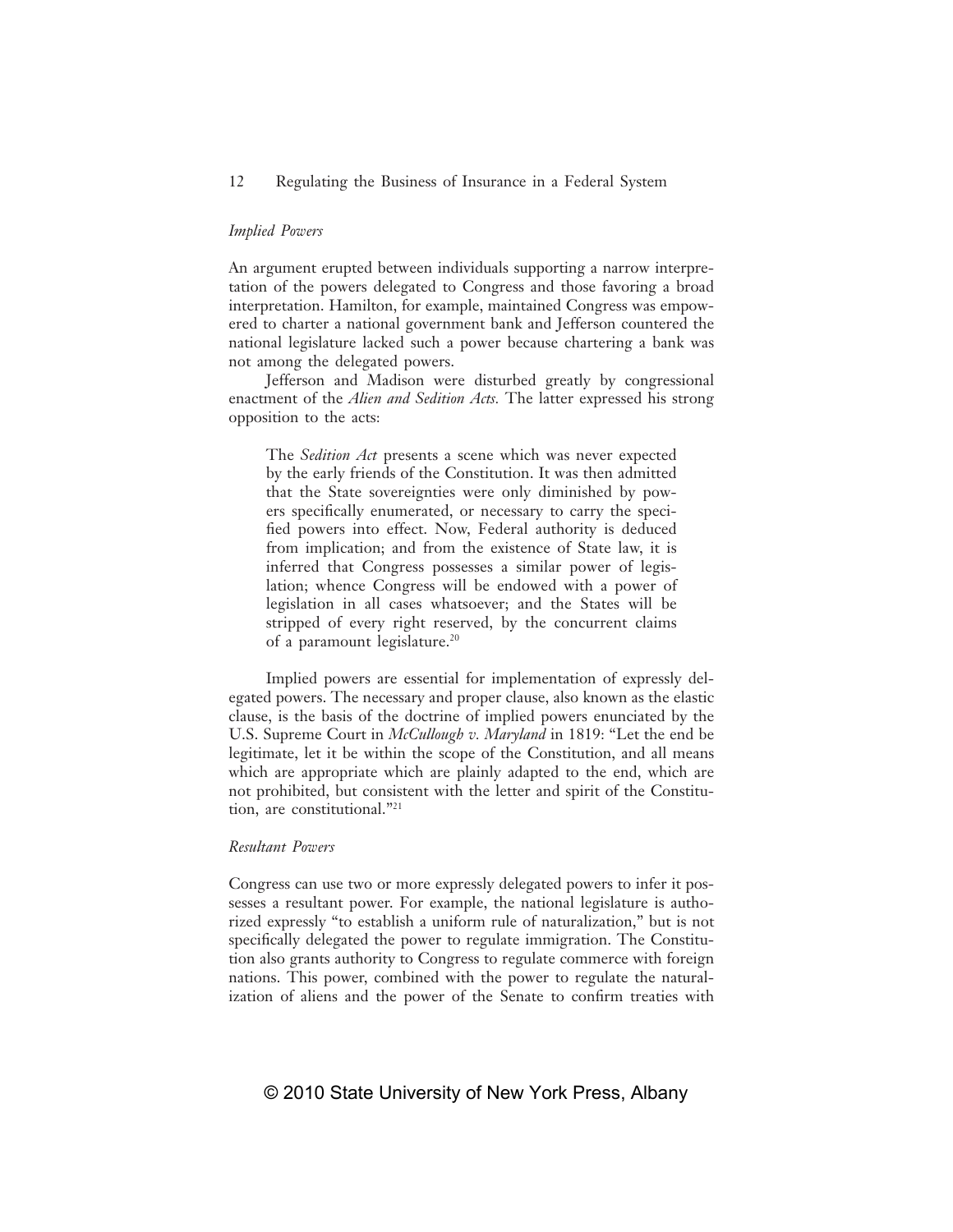foreign nations negotiated by the president, serves as the constitutional basis for regulation of immigration.

A second example is congressional use of the delegated powers to borrow funds and to coin money as the constitutional authority to issue paper money.

# *The Supremacy of the Laws Clause*

This clause, in common with the necessary and proper clause, does not delegate a power to Congress. A compound republic, composed of a national legislature and state legislatures with each possessing concurrent powers, is faced with the problem of potential conflicts of laws. To solve such conflicts, Article VI of the Constitution stipulates: "This Constitution, and the Laws of the United States which shall be made in pursuance thereof; and all treaties made, or which shall be made, under the authority of the United States, shall be the supreme law of the land, and the judges in every State shall be bound thereby, any thing in the Constitution or Laws of Any state to the contrary notwithstanding."

State courts, lower U.S. courts, and the U.S. Supreme Court do not always invalidate a state constitutional provision or statute facially conflicting with an act of Congress by opining the conflict is not the type conferring jurisdiction on these courts. Courts also often negate only one or two sections of a state statute conflicting with a congressional enactment and the remainder of the state statute remains in effect unless it contains a provision for invalidation of the entire law in the event a section is found to be unconstitutional.<sup>22</sup>

A significant number of preemption statutes do not contain an expressed preemption provision and consequently state and U.S. courts are called on to rule whether these statutes are preemptive and whether they preempt the entire regulatory field or only part of it.

# *The General Welfare Clause*

This clause often is misinterpreted. The clause does not delegate a power to Congress authorizing enactment of any law promoting the general welfare of the United States. Such an interpretation would mean the governance system of the United States is a unitary one in view of the supremacy of the laws clause that provides for the supersession of any provision in a state constitution or statute in direct conflict with a congressional act.

The Constitution authorizes Congress to provide only one service, the postal service, on other than federal property within states,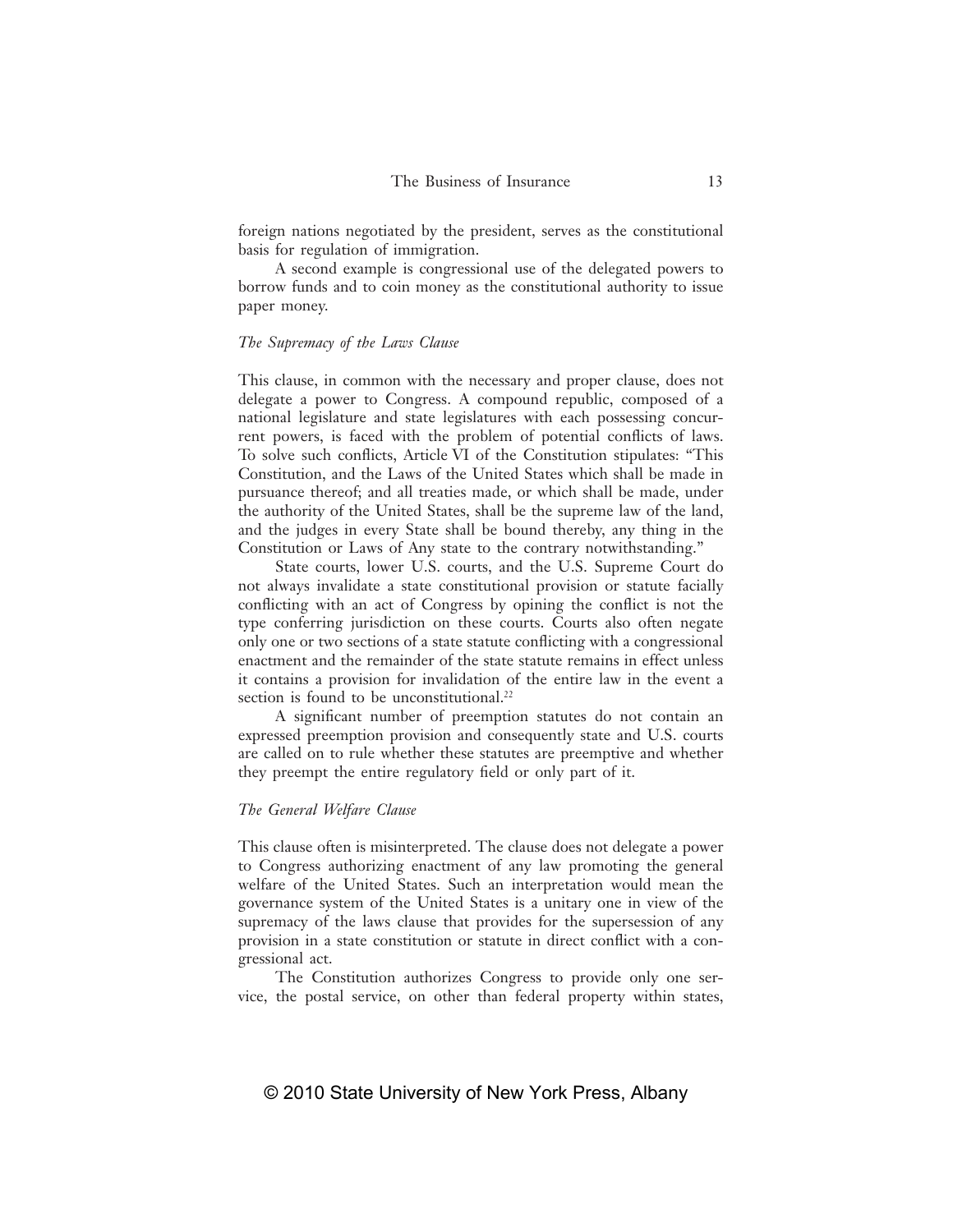and state and local governments provide all other services to citizens. Furthermore, Congress has not been granted authority to exercise the police power, which is the exclusive power of states to regulate individuals and property to promote and protect public health, safety, welfare, morals, and convenience. State exercise of this power is subject to *U.S. Constitutional* guarantees. The national legislature, however, influences the provision of services by subnational governments by means of conditional grants-in-aid and uses its interstate commerce regulatory power to protect public health, safety, welfare, and morals.

# Preemption: Nature and Significance

Knowledge of the constitutional basis of preemption is essential to understanding its importance and the changes in the nature of the federal system produced by congressional enactment of statutes removing completely or partially regulatory powers from states and by extension local governments.

The *U.S. Constitution* devolves powers to Congress in broad terms to be employed in response to challenges and problems, domestic and international, thereby guaranteeing the fluid nature of the federal governance system. These powers are latent ones exercisable by Congress on a discretionary basis. The failure of Congress to enact a regulatory power based on its authority to regulate interstate commerce until 1887 led many writers and the U.S. Supreme Court to refer to the silence of Congress.23 Additionally, Congress is free to devolve its legislative powers, except coinage, to state legislatures and has enacted many devolution statutes commencing with a 1789 act devolving to state legislatures the power to regulate marine port pilots.24

# *Nature of Preemption*

The national legislature can use its delegated powers to enact at any time statutes removing partially or completely and prospectively and/or retrospectively the regulatory powers of subnational governments in a given field. Furthermore, Congress can enact a preemption statute not based on an expressly delegated power by enacting a statute implementing a treaty negotiated by the president with foreign nation and approved by the Senate in accordance with Article II, Section 2, of the *U.S. Constitution*. These statutes most commonly implement free trade agreements such as the *North American Free Trade Agreement.*<sup>25</sup> Occasionally, Congress includes a savings clause preserving some of the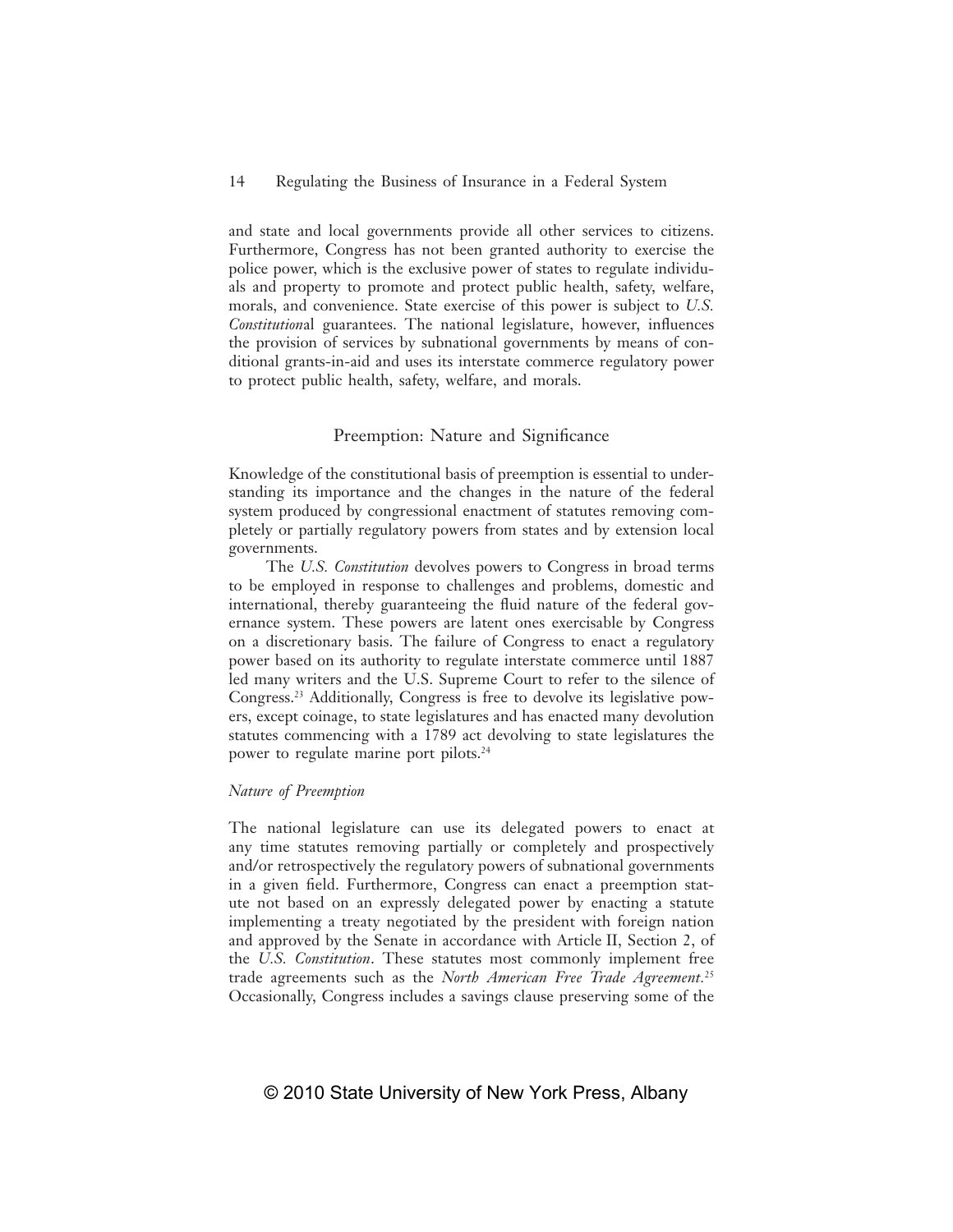regulatory authority of states in what otherwise would be a complete preemption act.

Important preemption statutes are the product of interest group lobbying. The motor vehicle industry and its allies in other industries in the mid-1960s pressured Congress to preempt the authority of states to regulate emissions from motor vehicles because divergent state emission regulations might require the companies to build fifty different emission control systems. Responding to pressures to improve air quality, President Lyndon B. Johnson sent a message to Congress in 1967 recommending enactment of an air quality statute removing all regulatory powers from the states. Governor Nelson A. Rockefeller of New York led a campaign to forestall enactment of such a law and proposed as an alternative a series of interstate compacts including the Mid-Atlantic States Air Pollution Control Compact, which was enacted by Connecticut, New Jersey, and New York. The compact did not receive the constitutionally required consent of Congress, which decided to enact the *Air Quality*  Act of 1967 described later.<sup>26</sup>

Preemption statutes remove regulatory powers from states, yet the latter do not always oppose the enactment of such statutes and occasionally request Congress to enact a specific act. The National Governors Association, for example, requested Congress to enact the *Commercial Motor Vehicle Safety Act of 1986* because states could not solve the problem involving operators of commercial vehicles holding driver's licenses from more than one state and continuing to drive after revocation of their respective home state license for dangerous driving by using a license issued by a sister state.<sup>27</sup>

Most preemption statutes are based on the interstate commerce clause, but others are based upon the constitutional authority of Congress to enact laws regulating bankruptcy, copyrights, foreign commerce, naturalization, patents, and taxation. The coverage of a preemption statute may be broadened by enactment of amendments as illustrated by the *Clean Air Act Amendments of 1990.*28 Each of a small number of preemption laws contains a sunset clause providing for the expiration of the law on a specified date unless Congress extends the law.<sup>29</sup> A statute may be less than one page or several hundred pages in length. Congress increasingly has been including preemption statutes or provisions in detailed and lengthy annual appropriations acts.

# TYPES

The body of laws produced by preemption statutes is complex. Such statutes may be classified by type as complete, partial, and contingent.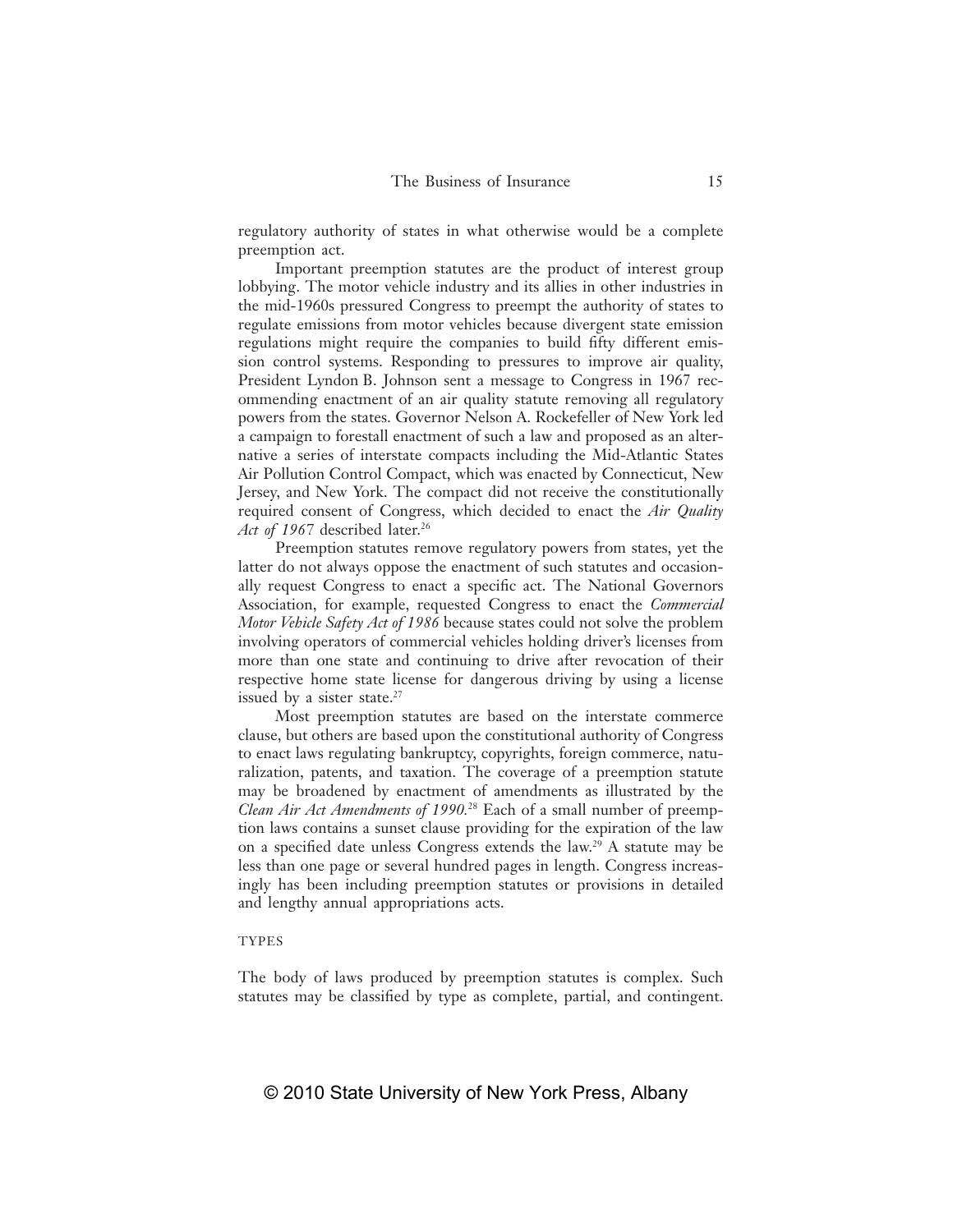A complete preemption statute removes all state authority in a given regulatory field. An examination of such statutes, however, reveals eighteen subtypes including ones dependent on state assistance for the achievement of their respective goal(s). A nonpreemptive statute—*Do-Not-Call Implementation Act of 2003*—is becoming de facto a complete preemption act as state-initiated registries are transferred voluntarily to the federal registry.30

A partial preemption statute may remove part of the regulatory authority of states in a given field or establish minimum regulatory standards, illustrated by the *Air Quality Act of 1967,* while allowing a state to continue to regulate provided it submits a plan—containing standards at least as stringent as the national ones and evidence of adequately trained enforcement personnel and equipment—to the appropriate national department or agency, and it approves the plan by delegating regulatory primacy to the state. Such primacy allows only the state to regulate and the national department or agency is limited to monitoring state performance and providing financial and technical assistance. This type of partial preemption has had the greatest impact on the nature of the federal union.

A contingent preemption statute is a suspensive act with one or more provisions applying the act only to a given state or a local government if a specified condition or conditions exist within it. The *Voting Rights Act of 1965* is the first of three contingent preemption statutes and it subsequently was amended to broaden its coverage of blacks to include so-called foreign language minority groups.31 One contingent preemption act pertaining to the business of insurance has been enacted (see below).

#### *Enactment Pace*

Congress enacted its first two preemption statutes in 1790: The *Copyright Act* and the *Patent Act.* The enactment pace subsequently was slow with only twenty-nine acts enacted by the end of the nineteenth century.<sup>32</sup> Such statutes continued to be enacted slowly during the first five decades of the twentieth century: 14 (1900–1909), 22 (1910–1919), 17 (1920–1929), 31 (1930–1939), 16 (1940–1949), and 24 (1950–1959). Subsequently, the enactment pace increased sharply commencing in 1965: 47 (1960–1969), 102 (1970–1979), 93 (1980–1989), 87 (1990–1999), and 129 (2000–2009). The pace of enactment increased slightly during the twelve years of Republican control of Congress in the period 1995–2006. The number of such acts totaled 616 on April 1, 2010.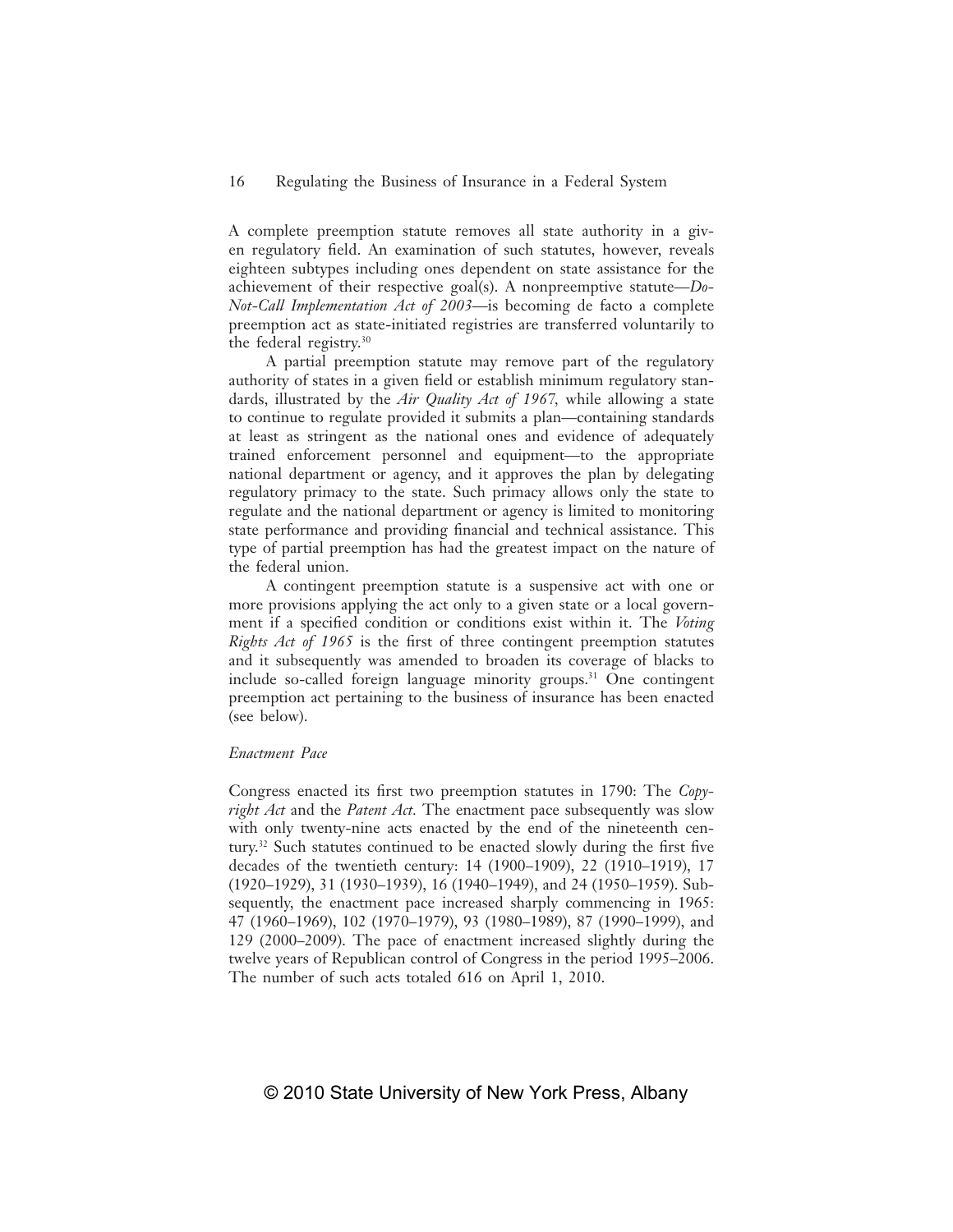The reader should note the importance of these acts and the amount of governmental regulatory powers removed from state and local governments by each act vary considerably. A preemption act also may contain a mandate requiring subnational governments to initiate a specified action or a restraint forbidding them to take a specified action. The *Ocean Dumping Ban Act of 1988,* for example, prohibits dumping of sewage sludge in the ocean and requires municipalities located near an ocean to use the expensive alternative of incinerating the sludge or placing it in a landfill. $33$ 

The 104th Republican-controlled Congress reacted to state and local government officers' criticisms of unfunded mandates contained in preemption acts by enacting the *Unfunded Mandates Reform Act of 1995* establishing mandatory procedures each house of Congress must follow to enact mandates, but not forbidding the enactment of such mandates.<sup>34</sup> This Congress also enacted the *Safe Drinking Water Act Amendments of 1996* offering relief from expansive mandates forcing small local governments either to file for bankruptcy protection or abandon their drinking water supply systems and imposing major financial burdens on larger local governments.35 No subsequent mandate relief act has been enacted.

# *Signifi cance of Preemption*

The *U.S. Constitution* does not contain a mechanism ensuring the initially established balance of power between the national government and the states will continue in the future. Congress was designed with the expectation it would employ its delegated regulatory powers and become the supreme regulator adjusting the nature of the federal economic union and the political union to meet emerging challenges and problems. Extensive congressional use of its preemption powers since 1965 has produced without constitutional amendments what may be labeled a major governance revolution silently transforming the nature of the two unions. Particularly noteworthy is that since 1978 Congress has enacted preemption statutes providing for increased regulation of states as polities, extensively deregulating the banking and communications industries, and providing for complete economic deregulation of air, bus, and rail transportation companies.

Democratic theory is premised on active and informed citizens participating in the governance process. Such participation is limited when Congress is considering enactment of preemption bills. Although public hearings are held on important preemption bills, few citizens possess the necessary funds and time to travel to Washington, D.C., and lack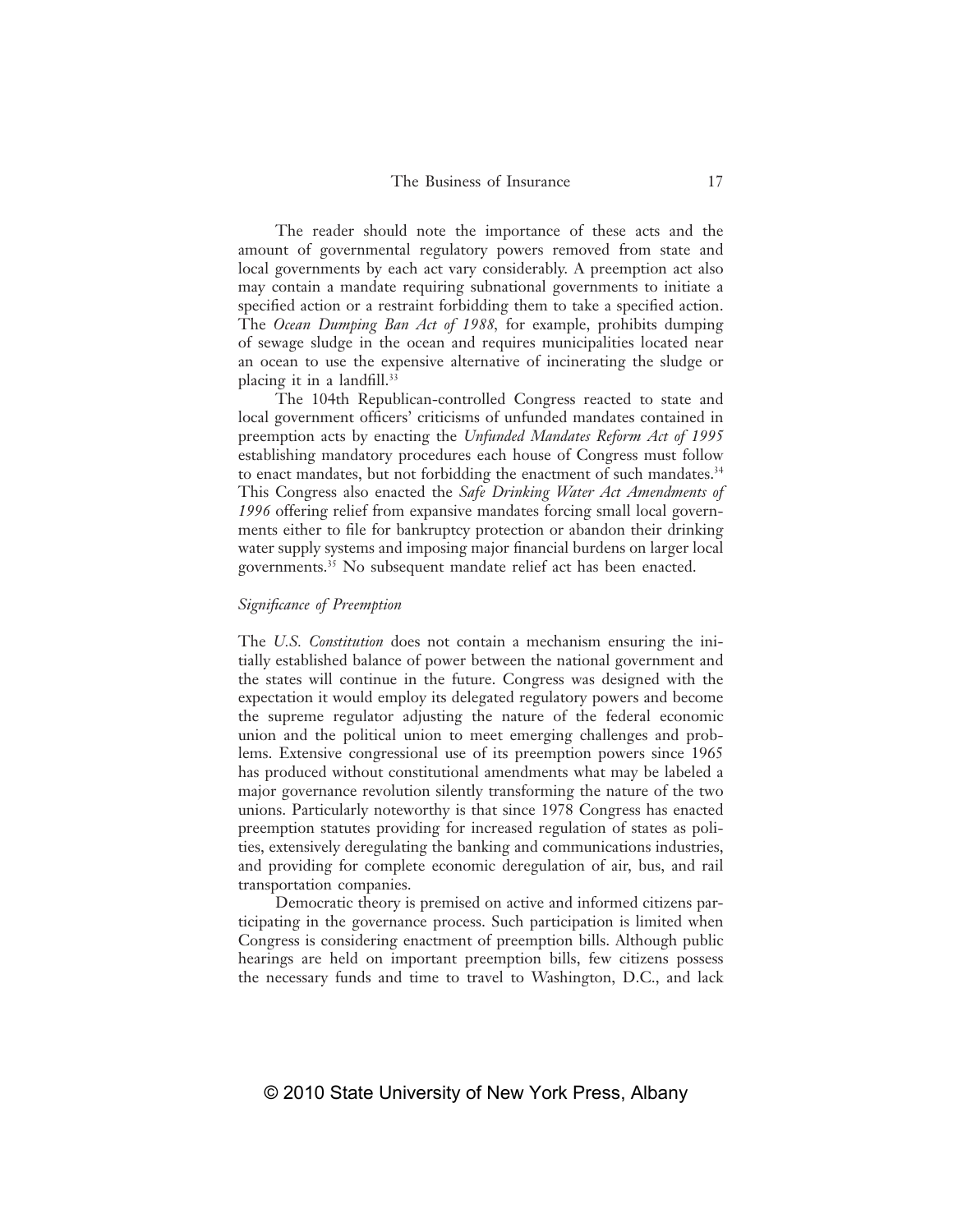the detailed technical information and staff possessed by resource-rich special-interest groups.

Environmental minimum standards preemption statutes are examples of skeleton laws containing broad policy outlines and authorizing the Environmental Protection Agency administrator or the Secretary of the Interior to promulgate detailed implementing rules and regulations. The enhanced role of bureaucrats in determining public policy raises questions of the democratic adequacy of the policy-making process because citizens have limited opportunities to influence the rule-making process compared to interest groups.

In contrast to national decision-making, the local government plane, with its relatively small geographical scale, provides citizens with the greatest opportunity to exert effective influence during the policy-making process. Participatory democracy will suffer to the extent congressional preemption, directly or indirectly through the states in the form of minimum standards, limits the discretionary authority of general purpose local governments. Public opinion polls support this conclusion because they consistently reveal citizens generally have the highest respect for local governments and the least respect for the national government.

The fact regulatory decision-making has become more centralized in Congress, which has become a unitary government in fields it has completely preempted, should not obscure the fact states retain a broad range of regulatory powers and continue to enact innovative statutes subsequently enacted by Congress and sister states. Somewhat surprisingly, the national government directly administers few programs it did not administer prior to 1965 and continues to rely heavily on state and local governments for assistance in emergencies, inspections, and enforcement of national regulatory standards, planning, and technical assistance.

States continue to regulate effectively in partially preempted fields and occasionally demonstrate the inadequacy of enforcement by a national department or agency as illustrated by New York State Attorney General Eliot Spitzer who employed a decades old state law to sue successfully the ten largest Wall Street brokerage firms for fraud (see chapter 6).<sup>36</sup> The U.S. Securities and Exchange Commission, charged with administering ten regulatory statutes, was embarrassed by Spitzer's success in this and related suits.

Available evidence indicates Congress will continue to enact preemption statutes, some with innovative state opt-in and opt-out provisions, at a relatively rapid pace to cope with problems flowing from growing globalization of the U.S. economy, free trade agreements with foreign nations, interest group lobbying, and technological developments. The foci of such statutes probably will be consumer protection,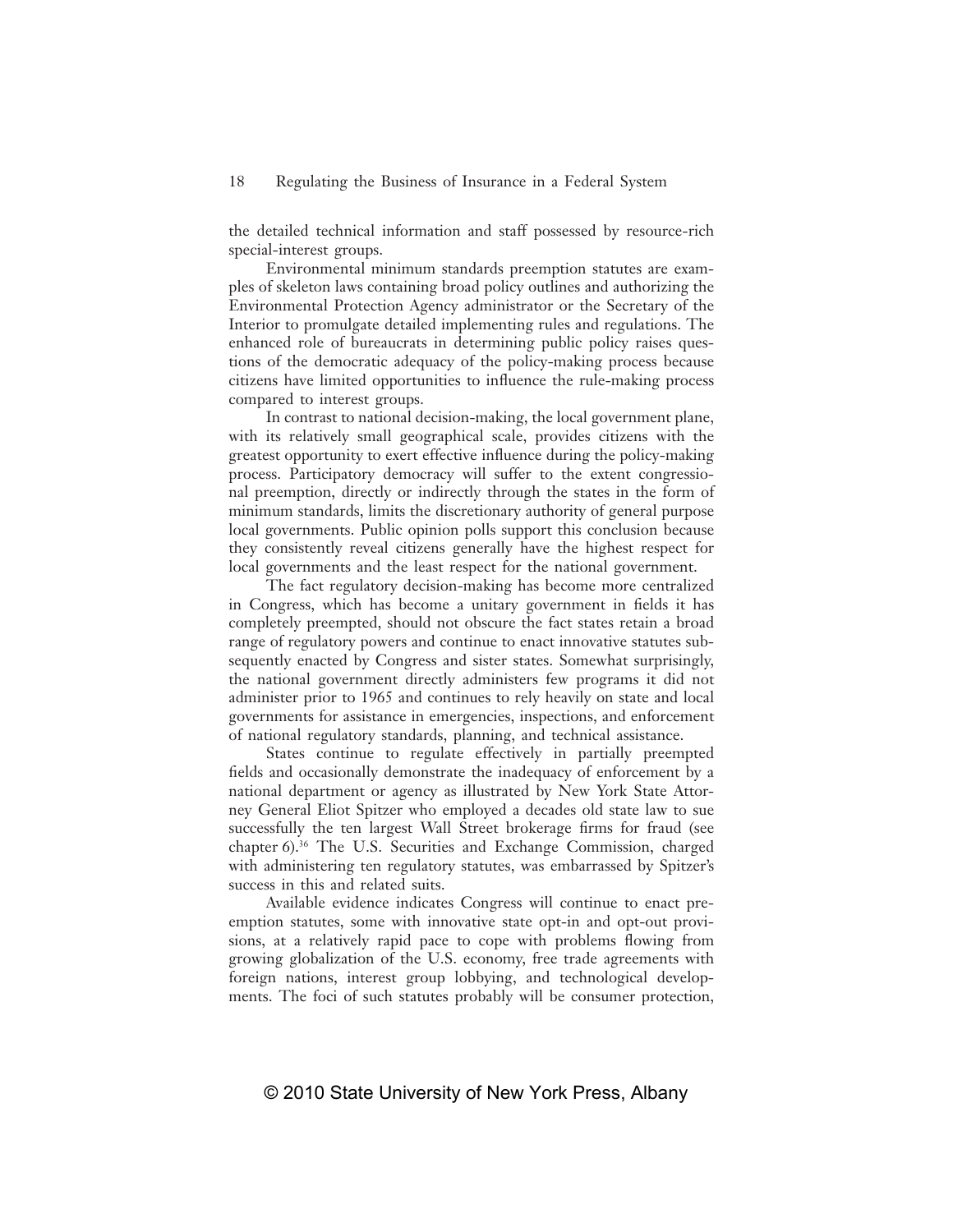banking, communications, environmental protection, financial services, and protection from terrorists. If state legislatures fail to harmonize their statutes levying taxes on interstate commerce, Congress will most likely break more frequently its silence on such taxation by enacting preemption statutes.

# *Preemption of State Regulation of Insurance*

Congress enacted the *McCarran-Ferguson Act of 1945* devolving its power to regulate the business of insurance to states and exempting them from the antitrust laws and did not remove an insurance regulatory power from states until the enactment of the *Employee Retirement Insurance Security Act of 1974*, which preempts state regulation of health benefit plans offered by private firms.<sup>37</sup> Subsequently, Congress enacted five additional insurance preemption statutes, including two related to the threat terrorists pose and extended the one with a sunset provision on two occasions (see chapter 2).

The insurance industry is divided on the question of whether Congress should replace state regulation in part by authorizing the issuance of federal charters to insurance companies, thereby establishing a dual insurance system superficially similar to the dual banking system dating to the *National Currency Act of 1863,* which was viewed as defective and was replaced by the *National Banking Act of 1864.*38 Continuation of nonharmonious state regulatory statutes and rules will increase the pressure on Congress to establish optional national charters for insurance companies and/or to enact additional insurance preemption statutes. To reduce such pressure, NAIC initiated a series of actions, including the *Interstate Insurance Product Regulation Compact* (see chapter 4), to harmonize state regulation of the business of insurance.

This volume specifically examines the proposed *National Insurance Act of 2007* (S 40), introduced in the Senate in 2006, and its replacement by HR 1880 of 2009 offering insurance companies the option of continuing to be regulated by the states or obtaining a national charter and becoming completely subject to regulation by a newly established federal regulatory agency.39 Nationally chartered companies, however, will continue to be subject to state premium taxes until such a bill becomes law.

NAIC fully recognizes the threat to state regulation of the business of insurance posed by the bill and responded by drafting the *Interstate Insurance Product Regulation Compact*, which became operational in 2006, model acts for state legislatures to enact, and launching several other initiatives to persuade Congress neither to preempt the power of the